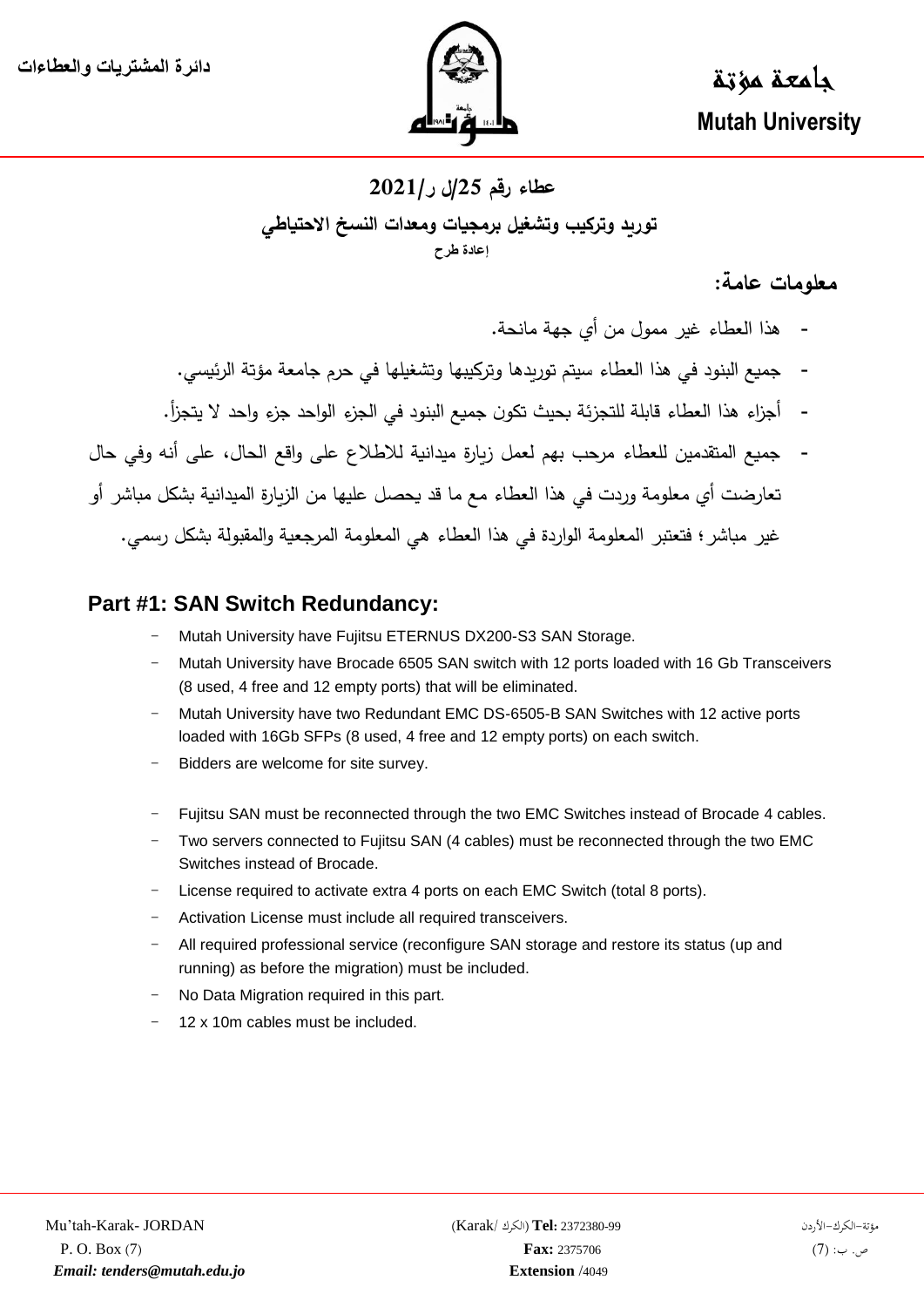

# **Part #2: High available Hyper-V Environment:**

### **2.1. Servers: Qty (2)**

| <b>Processors</b>                 | Intel Xeon Gold Processor/s (Minimum 33MB Cache),          |
|-----------------------------------|------------------------------------------------------------|
|                                   | With Minimum total 48 Cores.                               |
| <b>Installed memory</b>           | - 512 GB (DDR4) Registered RAM.                            |
| <b>Storage</b>                    | - 3 x (Min. 300GB) SATA SSD or higher performance.         |
| <b>HW RAID</b>                    | - Support (RAID 0, 1, 10, 5).                              |
|                                   | - Support SAS, SATA and SSD HDD.                           |
|                                   | - 2GB cache.                                               |
| <b>Optical Drive</b>              | DVD+/-RW SATA.                                             |
| <b>Networking</b>                 | - Dual port (1Gb) Ethernet Card.                           |
|                                   | - Dual port (10Gb) Base-T Card.                            |
|                                   | - Two Fiber HBA Cards, each have min. one port (8/16Gb).   |
|                                   | - Fully SPFs Loaded.                                       |
| <b>Management</b>                 | - Dedicated 1Gb Management port.                           |
| <b>Form Factor chassis</b>        | 2U Rack Mount, or less.                                    |
|                                   | With all required mount kit, tools and accessories.        |
| <b>Power Supply &amp; Cooling</b> | - Redundant Hot-Pluggable power supply.                    |
|                                   | - Hot-plug redundant fans.                                 |
| <b>I/O Ports</b>                  | - Min. 1 USB 2.0 on front panel.                           |
|                                   | - Min. 1 USB 3.0 on front panel.                           |
|                                   | - Min. 2 USB 3.0 on rear panel.                            |
|                                   | - Min 2 PCIe Gen 3.                                        |
|                                   | - VGA video card.                                          |
| <b>Warranty</b>                   | - Min. 3 Years both vendor and local support, including    |
|                                   | parts and parts replacement in site.                       |
|                                   | - Parts replacement in Next business day.                  |
| <b>OS Support</b>                 | OS is not required, but Server must Support the following: |
|                                   | - Ubuntu, Red Hat (Enterprise) and CentOS Linux.           |
|                                   | - Microsoft Windows Server 2012, 2016 and 2019.            |
|                                   | - Microsoft Widows Hyper-V.                                |
|                                   | - VMware ESXi.                                             |
| <b>Others</b>                     | All required cables, transceivers, drivers and software to |
|                                   | connect these servers to SAN storage through redundant     |
|                                   | Fiber SAN Switch must be provided.                         |
| <b>Training (Optional)</b>        | Two seats on Microsoft Course 20745-B.                     |

### **2.1. Professional Service:**

- Both servers in Item 2.1 must be connected to ETERNUS DX200-S3 SAN Storage through Redundant EMC DS-6505-B SAN Switches.
- All required professional service (configure extra volumes, LUNs configuration and connecting) must be included.
- All required professional service for building Hyper-V HA environment and migrating the VMs from old servers (local disk) to new servers (SAN Storage) must be included.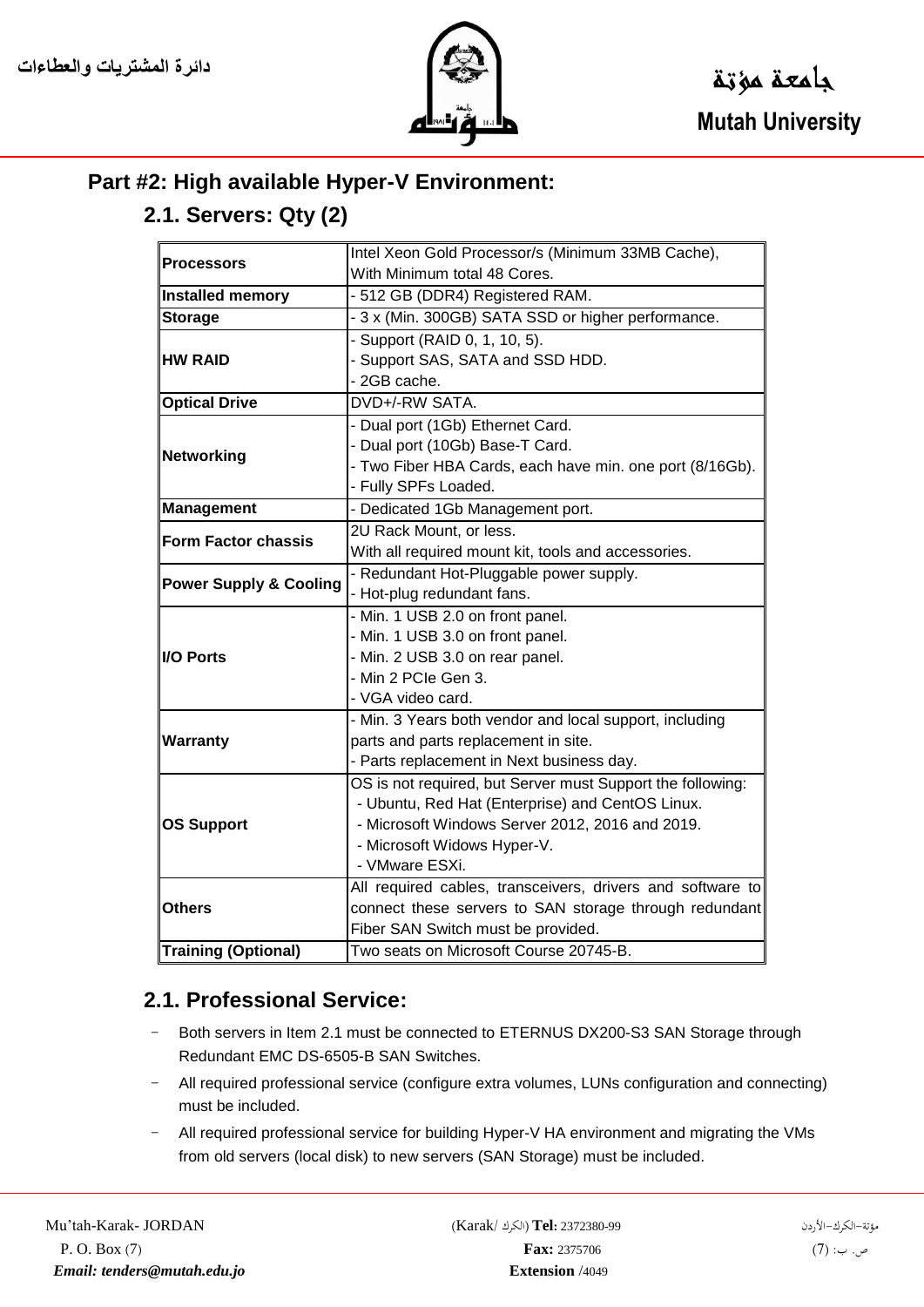

# **Part #3: SAN Storage: Qty (2)**

- Each storage will be connected back-to-back with an existing server.
- Both servers and their connected storages will be installed in two deferent locations inside Mutah University main campus.
- Data replication will be on the application level.
- Redundancy on all levels: No single point of failure for all storage components.
- Two Active/Active controllers on each storage.
- Interfaces:
	- o 1 GB Ethernet Dedicated management port.
	- o 4 x 16 Gb/s FC (Fully loaded) per storage array.
- Must Support SSD, SAS and NL-SAS.
- Minimum 40 TB (NL-SAS, SAS or SSD) available capacity before compression and deduplication.
- Hot spare disk must be included.
- Support Distributed RAID 1, 5 and 6.
- Block Storage Architecture (FC).
- Min. 8 GB Memory per controller (total 16 GB minimum per storage array).
- Compatible with Heterogeneous operating systems including but not limited to the following:
	- o Microsoft Windows
	- o Ubuntu, Red Hat (Enterprise) and CentOS Linux.
- Web or GUI based management software, and support local and remote Administration.
- Management software/interface should provide the capability to manage the storage array.
- Rack mountable with rack mount kit.
- All required cables, licenses, drivers, software, hardware or any components must be provided.
- Devices must have minimum three years of warranty and both vendor and local support.
- Parts replacement in Next business day.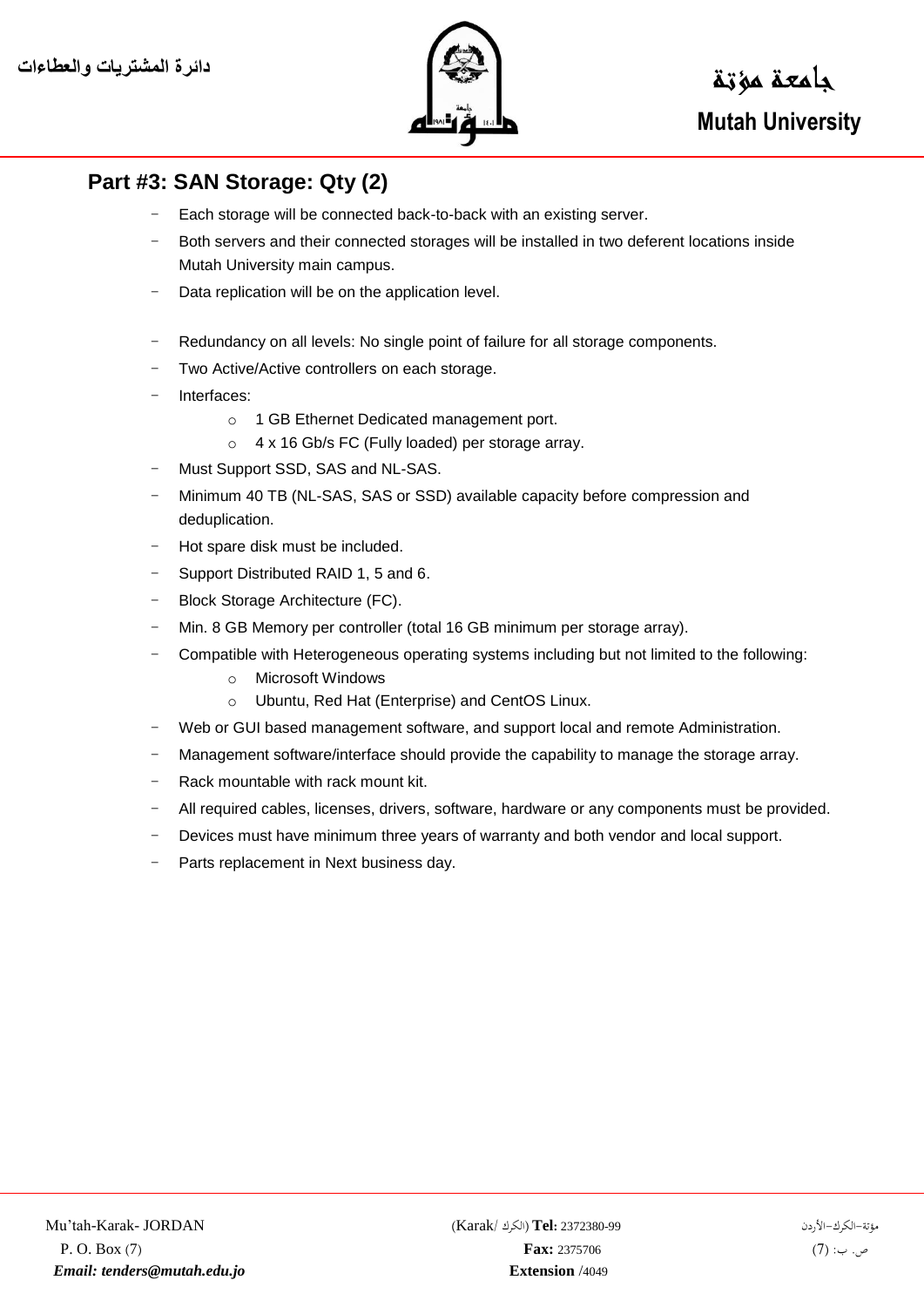

#### **Part #4: Veritas NetBackup Technical Support:**

- Mutah University already have the license for Veritas NetBackup with version (8.0) installed.
- 3 Years of Technical support by both vendor and partner.
- Upgrade the current version to the latest version immediately.
- Insure solution covers the following types of backup:
	- o All types of VM files (Virtual Machine settings and virtual HDD)
	- o Oracle VM (Logical Domains).
	- o Oracle and Oracle RAC database real-time backup.
	- o MS-SQL database real-time backup.
	- o MySQL database real-time backup.
	- o MariaDB database real-time backup.
	- o PostgreSQL database real-time backup.
	- o Active Directory backup.
	- o Files and folders on all UNIX, Linux and Windows operating systems.
	- o MS-SharePoint Servers.
- All required professional services to complete this project implementation including all configurations that guarantee:
	- o Software installation and configuration on two servers.
	- o Replicate data to a remote site at a specific schedule.
	- o Assign unique retention polices to the replicated data.
	- o Provide Change Block Tracking feature for File System backups and restore.
	- $\circ$  Provide event based backup capability to automate application protection driven by monitored events.
	- o Fast, reliable disaster recovery management.
	- $\circ$  Recover individual application items such as databases, e-mails, sites, users from Microsoft Exchange, Active Directory, SQL, SharePoint and Oracle physical or virtual servers' backups without installing any application specific agents to the target server.
	- o Automatically backup its own configuration and it should provide straightforward mechanism to restore the configuration in case of any failure.
- Proposed Backup Software should include all license required for the device to function properly as descried in Mutah University Data Center environment.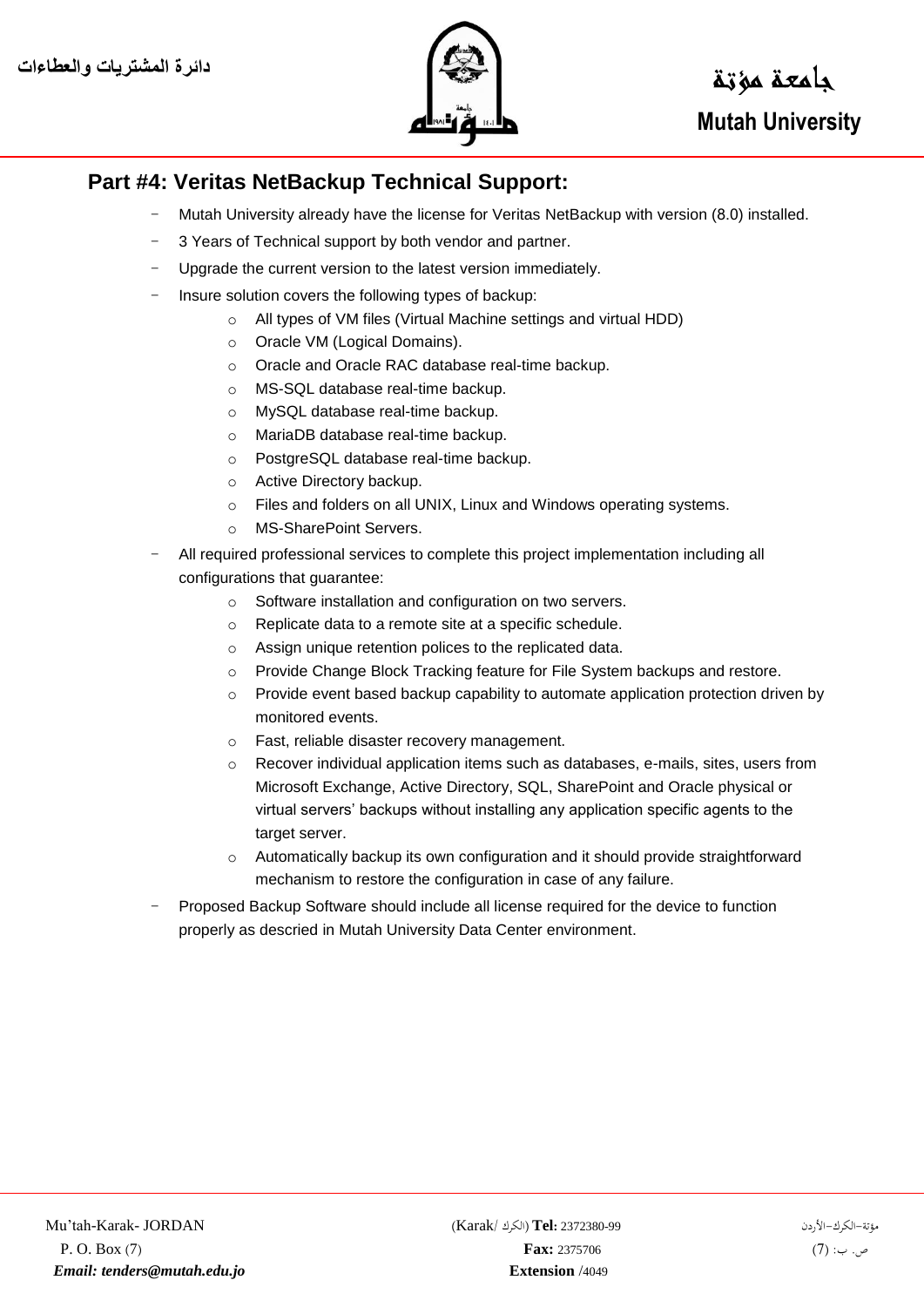

#### **General terms & conditions:**

- The bidder must be:
	- o Authorized distributor, partner or reseller by vendors for all components included in the project.
	- o Familiar with similar projects, and have minimum 3 reference list for similar projects.
- The proposal should include the following:
	- o Commitment to providing vendor-to-client support account for online ticketing and support.
	- o An official document of authorization or partnership must be included within the proposal. Otherwise the offer will be excluded.
	- o All prices must be in JD and unit price must not include any tax.
	- o Tax must be added to the total of each item.
	- o Prices for training and installation should be separated and clear.
	- o Prices for support and warranty should be clear for the first three years.
	- $\circ$  Detailed hardware and software description must be part of the technical proposal.
	- o Detailed PoQ must be part of the technical proposal.
	- o Detailed compliance sheet must be part of the technical proposal.
	- o All Details for warranty and technical support.
	- $\circ$  Offer must include a clear contacts information that Mutah University technical team can use in case of problems.
	- o Bidder Scope of work.
	- o Bidder Out of Scope.
	- $\circ$  Offer of warranty service must be clear and bidder must show his commitment, actions that will be taken and the response time for each case of the following:
		- **Problem call.**
		- Problem solving.
		- Software/configuration support call.
		- Solving software/configuration support call.
		- Hardware/software failure.
		- Failed hardware replacements.
- If an Item is not priced, it will be considered as free (no cost).
- The offered training must be conducted for two persons prior to the deployment. Hence, Mutah University will not allow the implementation of any item before or during training for those items that the company will provide.
- At least one of Mutah University staff will participate in the installation and configuration process.
- During installation and configuration, a knowledge transfer, and a detailed education for every step of work must take place by the company team for Mutah University technical staff.
- It will be the bidder's sole responsibility and on his own expenses to understand the site nature and environment and all requirement that are related to the tender or that may influence it's pricing.
- The bidder will be fully responsible for verifying any information that may be made available to him. Under no circumstances will Mutah University be deemed responsible for the consequences of any such offered information.
- Bidders requiring further information or clarifications may notify Mutah University in writing/Fax at Central Tendering Department, Mutah University will respond in writing/Fax to any request for information or clarification of the bid.
- The determination will take into account the bidder's financial, technical, and production capabilities. It will be based upon an examination of the documentary evidence of the bidder's qualifications